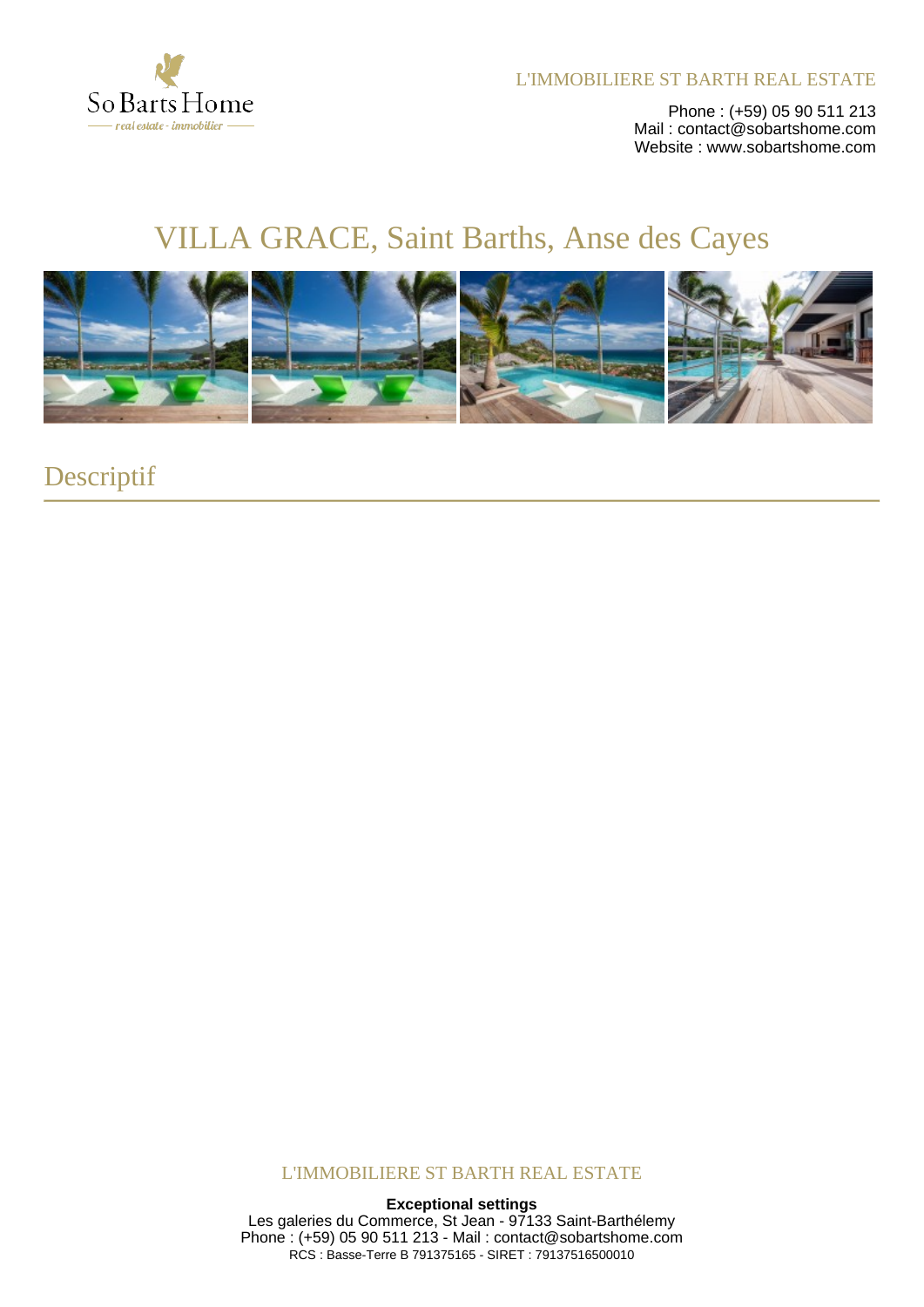

Phone : (+59) 05 90 511 213 Mail: contact@sobartshome.com Website : www.sobartshome.com

# Villa GRACE, Anse des Cayes, 6 bedrooms

Villa GRACE is a **gorgeous brand new villa** situated in the highs of Anse des Cayes.

**"Modernity", "luxe" and "design**" are the master words of this **incredible Villa** with **6 bedrooms and 6 shower rooms,** each one dedicated to comfort and privacy.

Each details have been thinking to let the **famous zen attitude** handle all your days.

The **full equipped kitchen** is completely adapted to a private chef thanks to her cold storage and is open on the living. You can enjoy the **sea view** from the **heated pool, the terrace, the fitness room** and each bedrooms !!

Built on two levels with v**ery good choices of materials,** you access via the principal parking to the **kitchen** and the **dining space, the living, the terrace and the pool**, the **garden-barbecue area** and 3 bedrooms.

A lower level offers 3 bedrooms and the **fitness room.**

In few minutes car distance of St Jean and Gustavia, villa GRACE is **perfect for vacations** between **friends or family with nannies**.

Special Rates for Holidays

Thank you to add 15% taxes and services

# Tarifs

| High Season 2 bed From 6 January | To 14 April | 25 000 \$ |
|----------------------------------|-------------|-----------|
| High Season 3 bed From 6 January | To 14 April | 27 000 \$ |
| High Season 4 Bed From 6 January | To 14 April | 30 000 \$ |
| High season 5 bed From 6 January | To 14 April | 33 000 \$ |

#### L'IMMOBILIERE ST BARTH REAL ESTATE

#### **Exceptional settings**

Les galeries du Commerce, St Jean - 97133 Saint-Barthélemy Phone : (+59) 05 90 511 213 - Mail : contact@sobartshome.com RCS : Basse-Terre B 791375165 - SIRET : 79137516500010